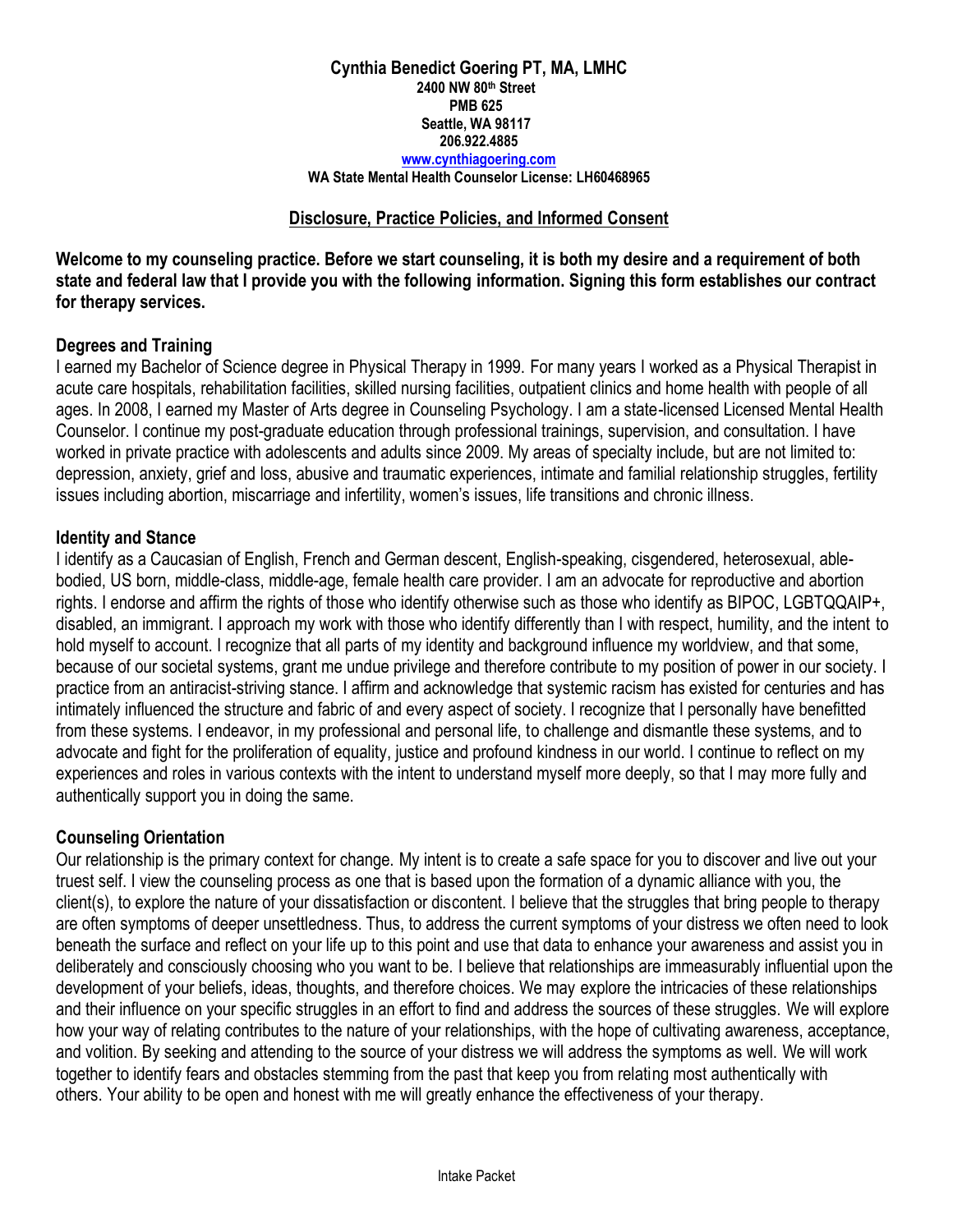## **Cynthia Benedict Goering PT, MA, LMHC 2400 NW 80th Street PMB 625 Seattle, WA 98117 206.922.4885 [www.cynthiagoering.com](http://www.cynthiagoering.com/)**

#### **WA State Mental Health Counselor License: LH60468965**

# **Confidentiality**

There is a legal privilege in the State of Washington protecting the confidentiality of the information that you share with me. As a professional, I can assure you that I strive to maintain the strictest ethical standards of confidentiality. There are legal **exceptions** to client confidentiality. The following situations are those in which the information you have shared with me may be shared with others:

- 1. If you sign a Consent to Obtain and Release Information form.
- 2. If you are a minor, I may discuss with your parents or guardians some of the information from counseling.
- 3. If you are a minor and a victim of a crime, I may testify at an inquiry concerning the crime.
- 4. If you and your partner are both seeing me for couples counseling, I may, at my discretion, discuss information with your spouse that you have revealed to me. Please inform me of your wishes to keep any information confidential. I will honor these wishes unless there is a threat of harm to oneself or someone else that is perceived to be serious therein.
- 5. In the event of a medical emergency, information deemed necessary for treatment may be released.
- 6. In the event of a threat of harm to oneself or someone else that is perceived to be serious, the proper individuals must be contacted. This may include the individual(s) against whom a threat is made and / or law enforcement agencies. A counselor is not required to treat as confidential a communication that reveals the contemplation or commission of a crime or harmful act.
- 7. In the event of suspected abuse of a child, dependent adult or elder, proper authorities must be contacted. The abuse does not have to be personally witnessed by the counselor.
- 8. If you register a complaint with the Washington State Department of Health, information will be released as requested or required by the State to resolve the issue.
- 9. If ordered by a judge or other judicial officers, information regarding your treatment must be disclosed.
- 10. If an attorney in the State of Washington duly subpoenas your records, they will be released unless you file a protection order within 14 days of the subpoena.
- 11. In the event of a client's death or disability, information will be released as authorized by the client's personal representative or beneficiary.

When it is possible, we will discuss any exceptions to confidentiality as they arise.

I use an online, HIPAA-compliant bookkeeping software program called QuickBooks. I will take all measures possible to protect your Personal Health Information (PHI) and minimize the amount of information stored within this program, however it is not possible to completely delete your personal information as it is linked with financial records. By signing this document, you are consenting to your information being stored in this program.

# **Services Provided**

I provide active listening, compassionate validation and questions intended to aid in gaining clarity and insight derived from the following techniques: Mindfulness-Based Cognitive Therapy, Emotion-Focused Therapy, and Person-Centered Therapy. The underlying theories and beliefs that my work is based upon reside in Relational Psychotherapy, Self Psychology, Interpersonal Neurobiology, and Attachment Theory.

The procedure codes (CPT: Current Procedural Terminology) that I typically use are: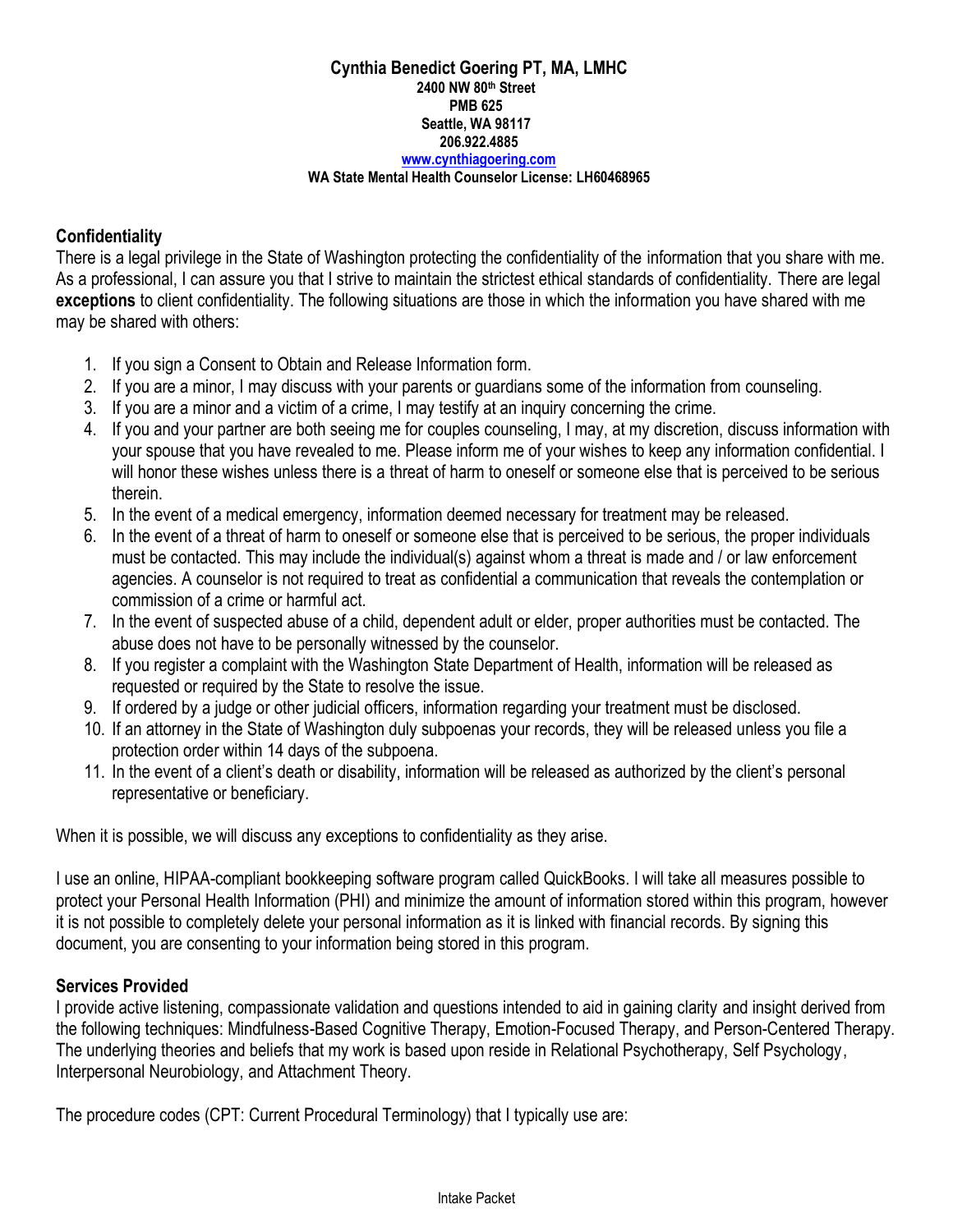### **Cynthia Benedict Goering PT, MA, LMHC 2400 NW 80th Street PMB 625 Seattle, WA 98117 206.922.4885 [www.cynthiagoering.com](http://www.cynthiagoering.com/)**

#### **WA State Mental Health Counselor License: LH60468965**

- 90791: integrated biopsychosocial assessment, including history, mental status, and recommendations
- 90837: therapy session that lasts at least 53 minutes
- 99534: continuation of therapy session that lasts an additional 30-74 minutes.

When a client is in high distress or experiencing complex or life-threatening circumstances that demand immediate attention and we meet for a previously unscheduled session, I use specific crisis-related codes:

- 90839: emergent therapy session that lasts 60 minutes
- 90840: continuation of emergent therapy session that lasts each additional 30 minutes.

The diagnostic codes (using a system called ICD10: International Classification of Diseases – version 10) that often align with clients' presentations in the outpatient setting are in the anxiety, depression, and trauma-related categories. Client presentations, at times, include substance use and abuse as well as neurodevelopmental differences and disabilities. This is only a partial list and is not inclusive.

The therapeutic process often lasts several months to a year or two. Generally, you can expect to meet weekly until services are terminated. My approach is relational in nature meaning that the therapeutic alliance is a main medium for change and growth, thus some time is required in order to create and nurture the safety and connection in the therapeutic space. We reassess the progress, movement and discoveries and reevaluate plans and goals of the work periodically.

This document, along with the Financial Agreement, meets the requirements of a Good Faith Estimate (GFE) as described in the federal No Surprises Act which went into effect in January 2022. This GFE is in effect for this calendar year. If needed, I will provide a new GFE each calendar year that we work together.

## **Choosing a Counselor and Termination**

You have the right to choose a counselor who best suits your needs and purposes. You may seek a second opinion from another mental health practitioner, and you may terminate therapy at any time. It is every client's right to disengage from counseling with or without notice to the treatment provider. However, I request and appreciate notification, and I recommend one final session to discuss termination as well as counseling goals and progress. If we do not meet for a final session, I will terminate the episode of care 60-90 days after our last contact. I will make every effort to inform you of this. If, at any point, you have questions or concerns about our therapeutic relationship or the direction of our work together, I invite you to address them with me.

## **Consultations**

I regularly consult with other health professionals regarding clients with whom I am working. This allows me to serve you better, gaining other perspectives and ideas that may help you reach your goals. These consultations are obtained in such a way that confidentiality is maintained.

## **Scheduling Appointments**

Appointments are generally made on a weekly basis. Subsequent appointments are scheduled at the beginning of each session as appointment times are not automatically held open for you from week to week. Typically, the session duration is 53-60 minutes. However, I do offer longer sessions of 90 minutes duration when the circumstances warrant longer session times. Additionally, there may be times when it may be appropriate to meet more or less often. We will discuss these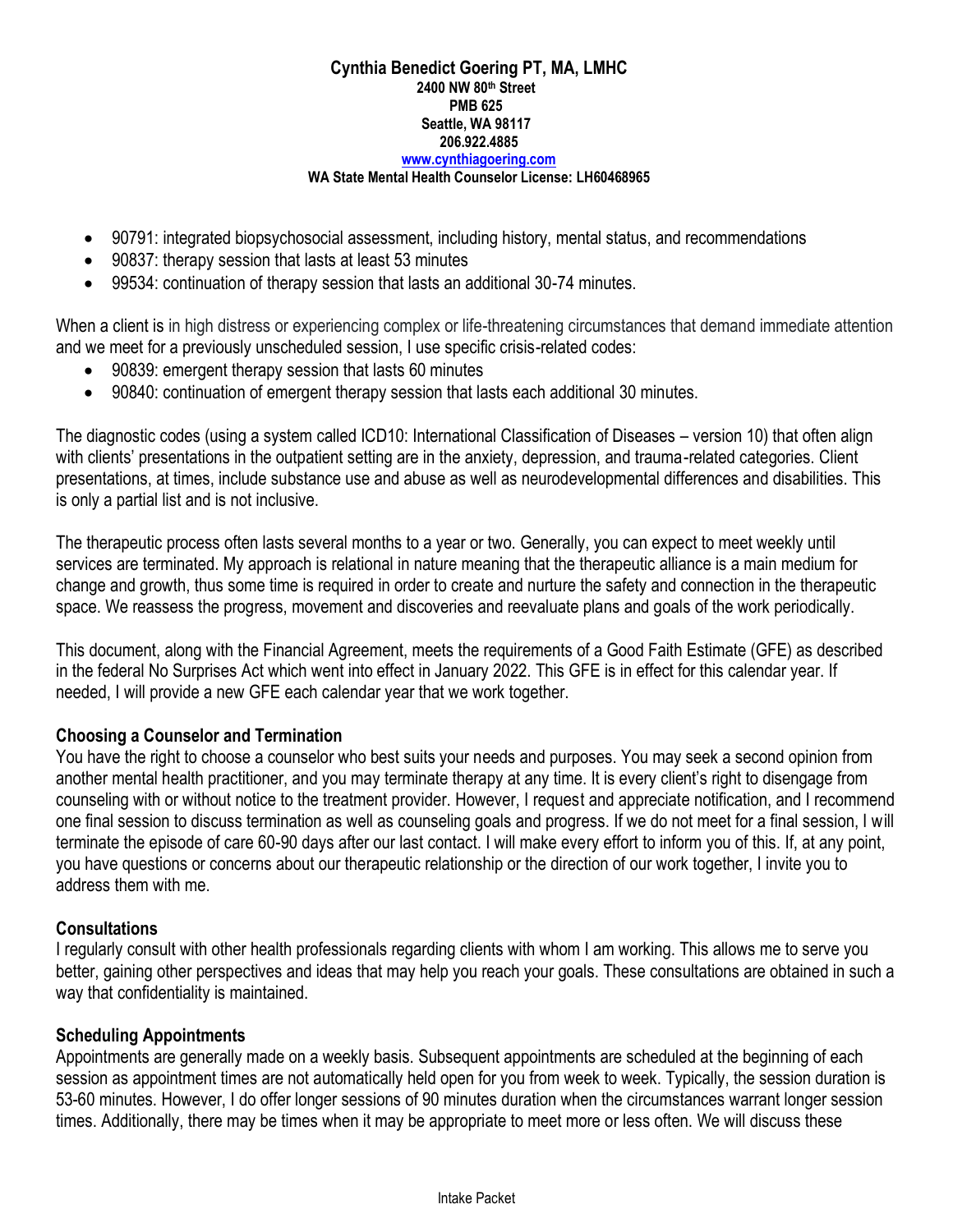variations on a case-by-case basis.

Please note that when we schedule an appointment, I am reserving that time for you. **If you are unable to be present for your scheduled appointment for any reason, please notify me at least 48 hours in advance of the scheduled time. If you fail to do so, payment or payment arrangements for that session will need to be made before or during our next scheduled session. Insurance companies do not cover fees in these cases. I waive fees associated with the missed session or late cancellation if it is due to sudden illness of you or a dependent family member or due to unforeseen emergency.**

## **Communication**

I use a secure, HIPAA-compliant online platform for communication called Spruce. You may send a voice or electronic message for me by calling the phone number above or by accessing the Spruce app 24 hours a day, 7 days per week. I check that app on a regular basis, and I will make every effort to respond to you within 2 business days. Please know that all communication sent and received outside of our sessions become a part of your medical record.

If I need to contact you between sessions, typically for scheduling purposes, I will send a message or call you via Spruce. If I have not received a response from you, I may attempt to contact you via phone, text or email using the contact information and consent that you have provided on the Intake Form. These measures are to protect your privacy and confidentiality and are in accordance with the highest ethical standards of my profession.

Barring prior arrangement, our work will take place virtually via Spruce. There may be circumstances in which it is appropriate to conduct one or more scheduled sessions in person. (I will abide by the public health recommendations set forth by the CDC and WA DOH in order to curb the spread of COVID-19 and minimize our risks to each other.) Ideally, we will arrange this during the prior session, though arrangements may need to be made by phone or messaging on Spruce. Unscheduled telephone conversations requested by a client may result in a fee being charged according to my rate schedule. Generally, phone calls up to 15 minutes are free of charge. Phone calls greater than 15 minutes in duration will be subject to a fee in 15-minute increments. Health insurance benefits may not cover sessions carried out by phone; thus payment arrangements may need to be made.

By signing this form, you are agreeing not to hold me, Cynthia Benedict Goering, responsible for any breach of confidentiality that may result from someone else accessing the information contained in any form of communication outside of in-person meetings. This release may be revoked at any time by writing a revocation and is valid until such revocation is received by my office.

## **Use of Electronic Devices During Sessions**

Use of any kind of electronic audio or video recording device is not permitted during therapy sessions. On the rare occasion that I need to record a session or part of a session, I will request your written permission and provide you with the intent and purpose of the recording.

## **Legal Information and Identification**

Those practicing counseling for a fee must be registered and licensed with the Washington State Department of Health for the protection of the public health and safety. Registration of an individual with the department does not include recognition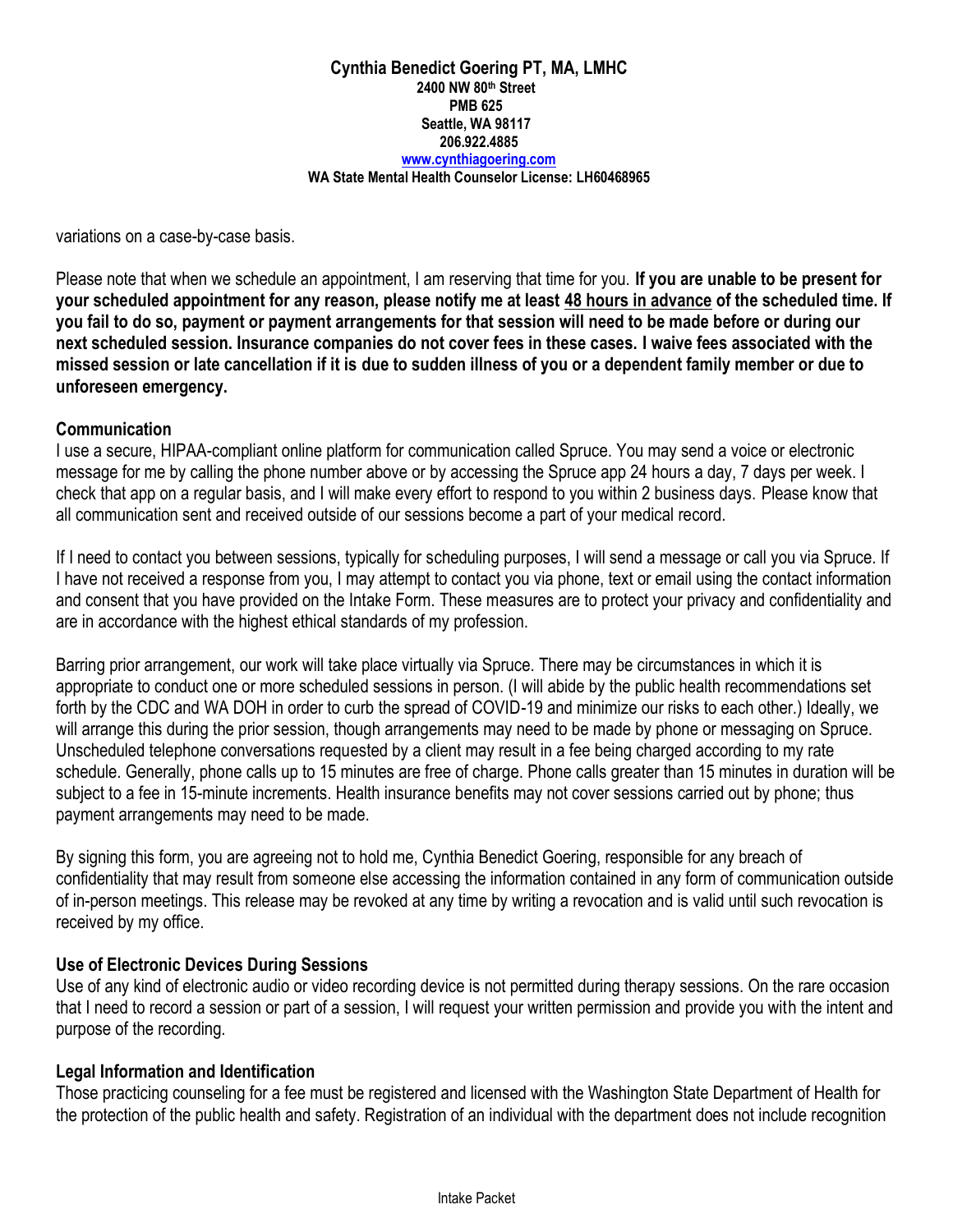of any practice standards, nor does it necessarily imply the effectiveness of any treatment. My WA State Mental Health Counselor License number is LH60468965.

The purpose of the Counselor Credentialing Act (Chapter 18.19 RCW) is a) to provide protection for public health and safety; and b) to empower the citizens of the State of Washington by providing a complaint process against those counselors who would commit acts of unprofessional conduct. If you believe that I have been unethical in our work and still believe so after discussing your concern with me, you may contact the state: Department of Health - Counselor Programs, P.O. Box 47869, Olympia, WA 98504-7869. The phone number is 360.664.9098.

My National Provider Identification Number (NPI) is 1326253691. My Tax Identification Number (TIN) is 26-4300021.

## **Billing and Insurance Information**

My fee schedule is provided in the Financial Agreement. Payments are to be made before or at the beginning of each session unless other payment arrangements have been made. Fees may increase periodically, and thus the fees are subject to change with minimum notification of two weeks.

You will be charged a no-show fee for missed or cancelled appointments unless I am notified at least 48 hours in advance. The fees for missed sessions or cancellations within 48 hours of a scheduled appointment are not reimbursable by insurance. Therefore, paying these fees in full are your responsibility. There are exceptions in the cases of sudden illness or emergencies.

If you have insurance coverage that you'd like to use to pay for your therapy, please inform me of this, so that we may make arrangements for payment. If I am a contracted provider with your insurance company, I will submit an electronic claim following our sessions. You will be responsible for your portion of the fees including, but not limited to co-payment, coinsurance, and deductible. I will send you a receipt for your payment if you request this and if you consent to receiving these documents via email.

It is typical for an insurance company to require certain information to process a claim. This information includes, but is not limited to: dates of services, diagnostic codes, and procedure codes. Some insurance companies require additional information including, but not limited to: treatment plan or goals, prognosis, progress made, and interventions used. Your signature at the end of this document authorizes me to contact your insurance company and to disclose your health information to the extent necessary for the purpose of processing your claims. I have no control over or knowledge of the use of that information by the insurance company or the access of that information. With this document, I am informing you that submitting a mental health claim for reimbursement carries a certain amount of risk to confidentiality, privacy, or future eligibility to obtain health or life insurance. I do not have any control over any aspect of their governance or guidelines given that the health insurance contract is between you and the company, and possibly your employer. I encourage you to be an informed consumer of health care, and to be aware of the benefits and limitations of your health insurance policy. Please voice any concerns or questions that you have in this regard with me.

If I am an out-of-network provider with your insurance company, you may be able to receive some reimbursement for my services. I recommend that you contact your insurance company to find out the specific information required for you to receive reimbursement. It is your responsibility to provide this information to me. I will then prepare a document for you to submit to your insurance company. It is very important that you understand exactly what mental health services your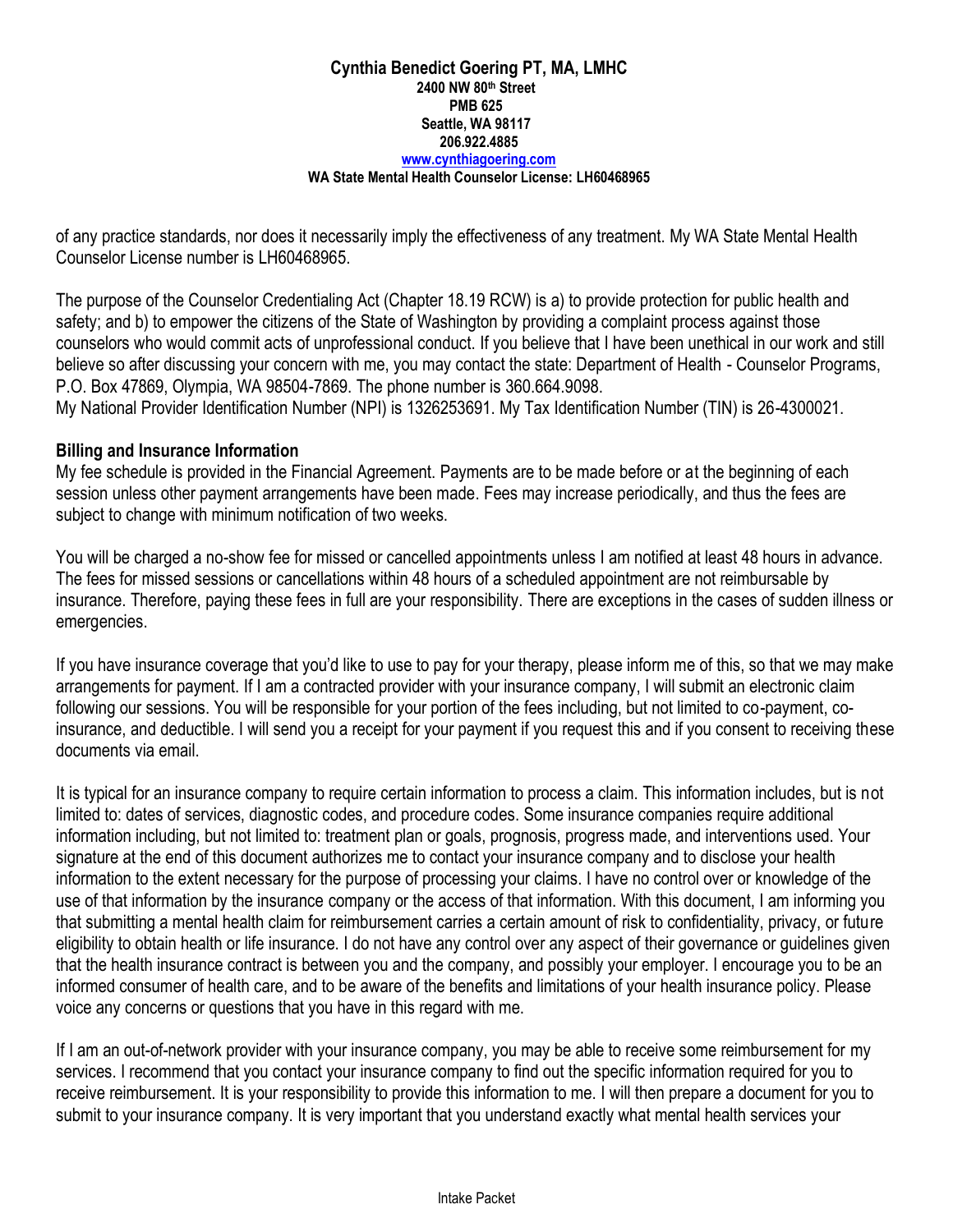insurance policy covers. It is your responsibility to obtain authorizations and referrals when required.

In the event that my services are not covered by your insurance company whether I am considered in-network or out-ofnetwork, all charges incurred will be your responsibility.

Upon request, I will provide documentation including, but not limited to: requests for reimbursement from third party payors, receipts for fees paid. The preparation of these documents will incur a fee equivalent to my hourly therapy rate and is not typically covered by insurance.

# **Benefits and Risks of Psychotherapy**

Research has shown that most of the common approaches to therapy are about equally successful. In general, psychotherapy clients are better off after therapy than they were before it, and they are better off after therapy than 80% of untreated persons.

Therapy is very helpful when the client is depressed, anxious, unhappy, a survivor of trauma, or suffering from a life problem which requires much emotional energy. People who can talk and listen reasonably well, who are comfortable being alone with another person, and who are willing to pay attention to their own feelings, thoughts, and motivations probably will do well in psychotherapy. Sometimes, the benefits of psychotherapy can be enhanced by medications and other modalities designed to decrease depression or anxiety symptoms.

There are potential risks to psychotherapy. People may initially feel worse as the therapy progresses. Therapy may unearth hidden or buried pains. In rare cases, psychotherapy may even trigger some people to have thoughts about wanting to hurt themselves or end their lives. I can help you understand and cope with these feelings safely and can direct therapy to be more supportive until you are feeling stronger. I will also share and educate you on other resources that can provide other ideas and support for you in between the therapy sessions. Please share if you experience any frightening or dangerous thoughts or feelings, or if you are considering harming yourself or someone else.

Some clients develop strong feelings about their therapists. This is especially true in longer therapies. Such feelings are normal, even if sometimes uncomfortable or confusing. My request is that you would bring them to the session so that we might explore them and understand how to manage them.

Therapy can complicate your life. Therapy is often about making changes, seeing yourself, others, relationships, and the world in different ways. Therapy can change some beliefs that you held, and therefore can shift ways that you think, feel, relate, behave, and show up in the world. I will walk with you through these changes, helping you anticipate them and supporting you through them.

There is typically some amount of personal financial cost. Usually, if you have health insurance, those benefits will cover some portion of the fees. I recommend that you contact an insurance representative at least annually to better understand your benefits, what you will be responsible for, and what the insurance company has committed to pay for.

Regarding advice, research shows that a therapist's advice is often no more helpful than anyone else's. I endeavor to support you in utilizing your internal wisdom and various resources to move forward in the direction that you choose.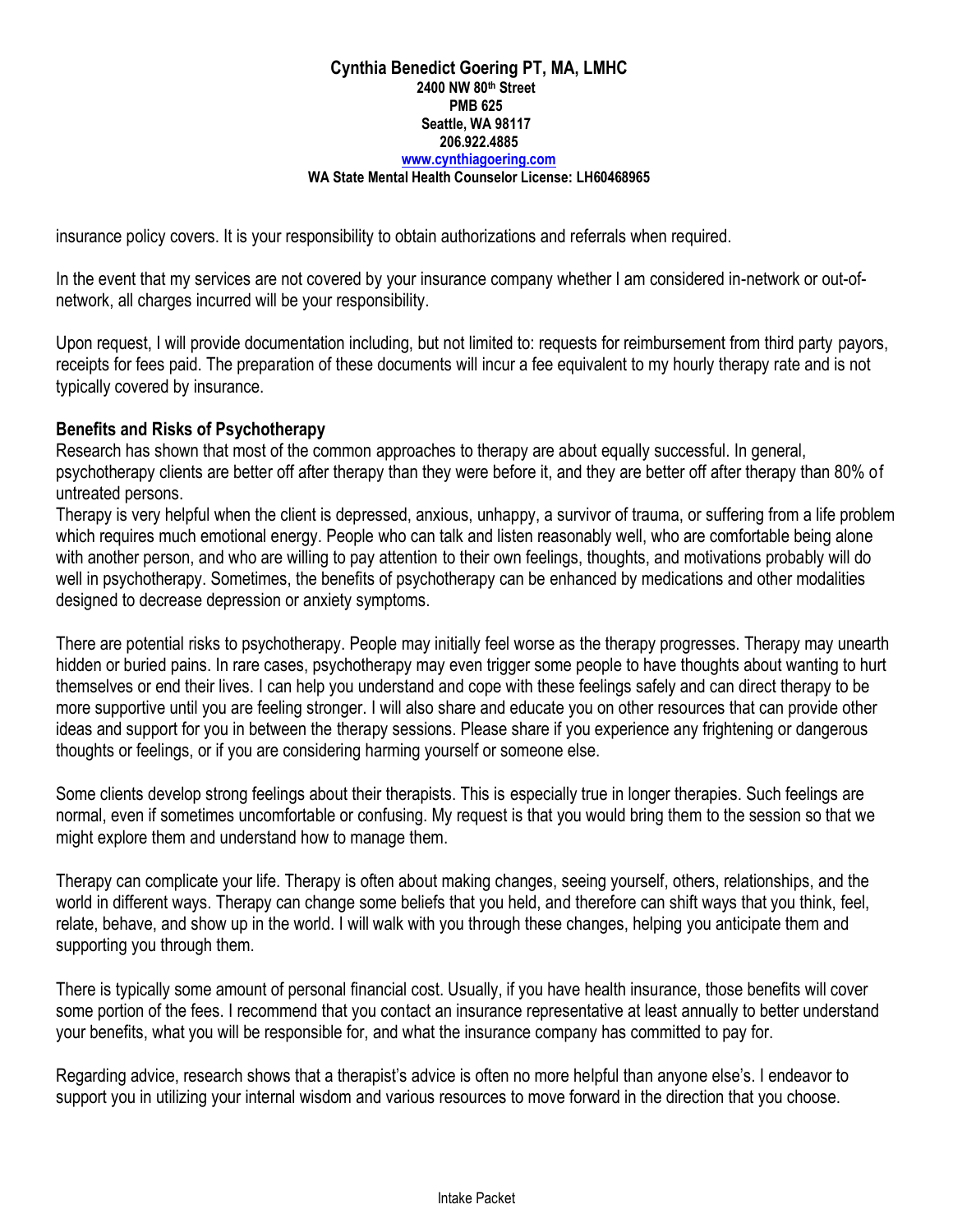#### **Cynthia Benedict Goering PT, MA, LMHC** 2400 NW 80th Street **PMB 625** Seattle, WA 98117 206.922.4885 www.cvnthiagoering.com

#### WA State Mental Health Counselor License: LH60468965

Finally, not all therapy is effective. If you have been in therapy for some time, and it does not feel like you are making progress, please share this with me. A change, such as a different approach or a different therapist may help you reach your goals more effectively. I have a deep understanding of this and encourage each person to obtain the support and experience that resonates most deeply with them.

#### Unexpected therapist absence

In the event of my unplanned absence from practice, whether due to injury, illness, death, or any other reason, I maintain a detailed Professional Will with instructions for an Executor to inform you of my status and ensure your continued care in accordance with your needs. You authorize the Executor and Secondary Executor to access your treatment and financial records only in accordance with the terms of my Professional Will, and only in the event that I experience an event that has caused or is likely to cause a significant unplanned absence from practice.

#### **Emergencies**

I do not provide emergent services. If you are experiencing an urgent or emergent matter that requires immediate attention, please call one of the following numbers for help:

> **General Emergencies: 911 Crisis Line (King County): 206.461.3222** Crisis Line (Snohomish County): 425.258.4357 or 1.800.223.8145

> > Thank you for your interest in counseling with me. I look forward to working with you.

I have read and understand the information presented in this document. I agree to the conditions of this therapy contract. I understand that I may have a copy of this contract upon request.

Client's Name - Printed

Date of Birth

Client's Signature

Therapist's Signature

Date

Date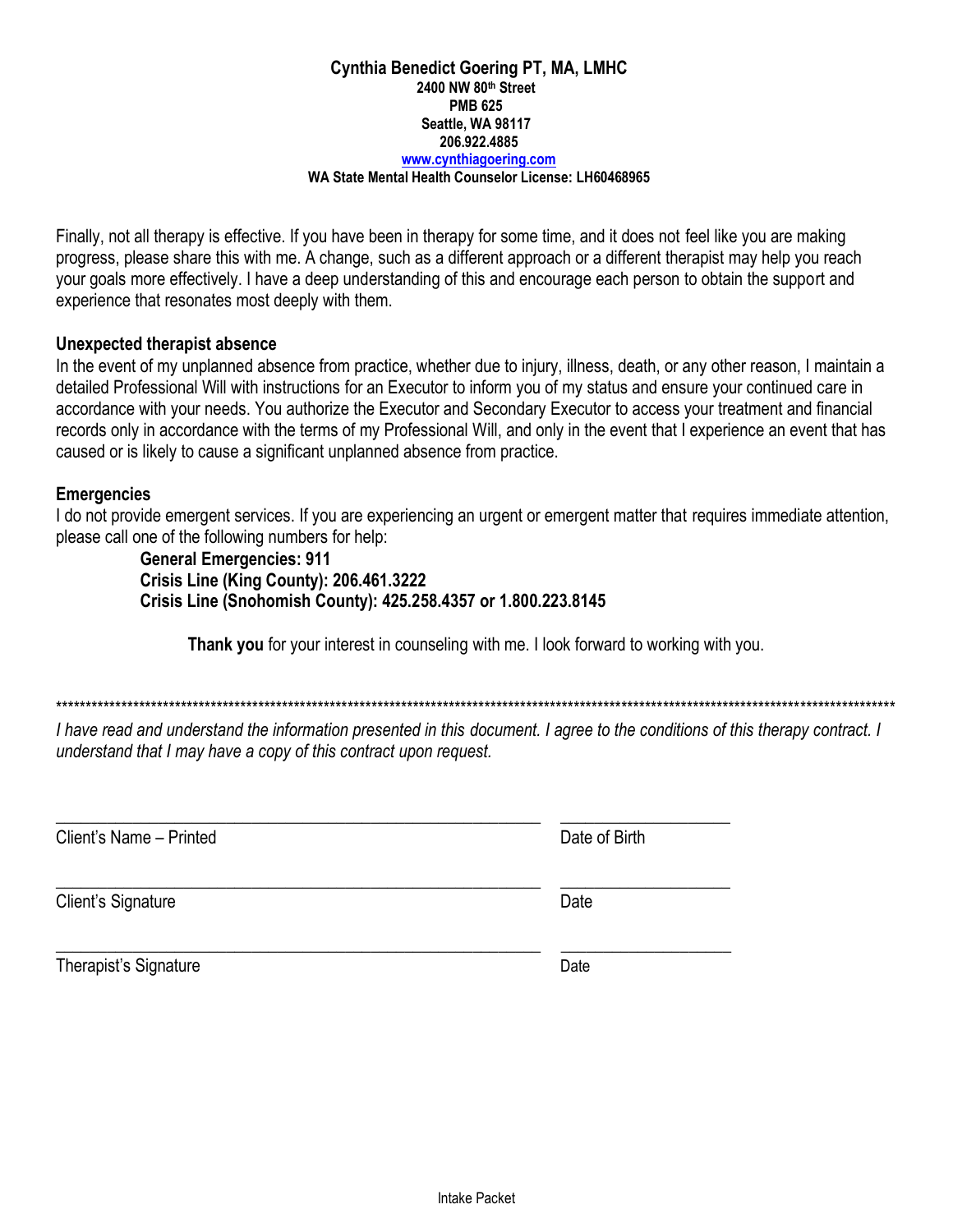#### **Notice of Privacy Practices**

# **This document describes how your medical record and health information may be used and disclosed, and how you can access this information.**

The law protects the privacy of information we create and obtain in providing health care services to you under the Health Insurance Portability & Accountability Act of 1996 (HIPAA). Your protected health information includes identifying information, diagnoses, treatment, information from other providers, and billing payment information related to these services. Federal and state laws allow me to use and disclose protected health information for payment purposes. I understand that your personal health information is very sensitive. I will not disclose your information to others unless you authorize me to do so, or unless the law authorizes or requires me to do so.

#### **Your Health Information Rights**

The health care and billing records I create and store are the property of Cynthia Goering. The protected health information (PHI) in it belongs to you. You have a right to:

- Receive, read, and ask questions about this document.
- Ask me to restrict certain uses and disclosures. You must deliver these requests in writing to me.
- Request and receive from me a paper copy of my most current Notice of Privacy Practices.
- Request that you be allowed to view and receive a copy of your records.
- Request that I review a denial of access to your records.
- Ask me to change something in your records. This request must be received in writing. If your request is denied, you may write a statement of disagreement. It will be stored in your medical record and included with any release of your records.
- Request a list of disclosures of your records without charge every 12 months. Requests made more frequently will require a fee to process. Please sign, date, and give me your request in writing. The list may not include disclosures for treatment, payment, or health care operations.
- Ask that your records be given to you by another means.
- Cancel prior authorizations to use or disclose health information by giving me a written revocation. Your revocation does not affect information that has already been released. It also does not affect any action taken before I have the cancellation. If the purpose of an authorization was to obtain payment, the cancellation will not go into effect until payment has been received.

\*\*\*\*\*\*\*\*\*\*\*\*\*\*\*\*\*\*\*\*\*\*\*\*\*\*\*\*\*\*\*\*\*\*\*\*\*\*\*\*\*\*\*\*\*\*\*\*\*\*\*\*\*\*\*\*\*\*\*\*\*\*\*\*\*\*\*\*\*\*\*\*\*\*\*\*\*\*\*\*\*\*\*\*\*\*\*\*\*\*\*\*\*\*\*\*\*\*\*\*\*\*\*\*\*\*\*\*\*\*\*\*\*\*\*\*\*\*\*\*\*\*

\_\_\_\_\_\_\_\_\_\_\_\_\_\_\_\_\_\_\_\_\_\_\_\_\_\_\_\_\_\_\_\_\_\_\_\_\_\_\_\_\_\_\_\_\_\_\_\_\_\_\_\_\_\_\_\_\_ \_\_\_\_\_\_\_\_\_\_\_\_\_\_\_\_\_\_\_\_

\_\_\_\_\_\_\_\_\_\_\_\_\_\_\_\_\_\_\_\_\_\_\_\_\_\_\_\_\_\_\_\_\_\_\_\_\_\_\_\_\_\_\_\_\_\_\_\_\_\_\_\_\_\_\_\_\_ \_\_\_\_\_\_\_\_\_\_\_\_\_\_\_\_\_\_\_\_

*I have been informed of and understand Cynthia Goering's privacy practices.* 

Client's Name - Printed **Date of Birth** 

Client's Signature Date Date Client's Signature Date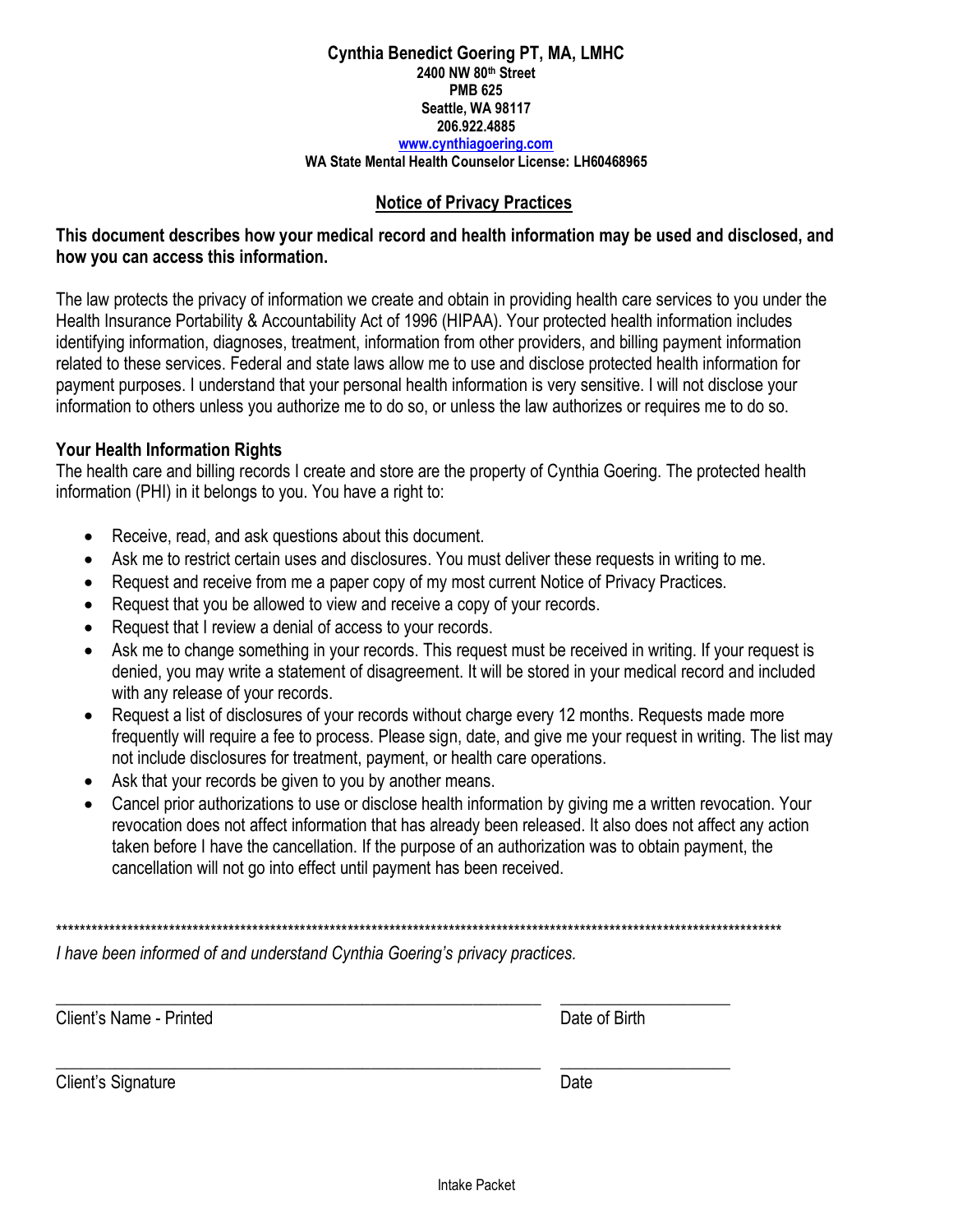| <b>Financial Agreement</b>                                                                                                                                                                                                                                                                                                                        |                                                                                                                                                                                                                                        |  |  |  |
|---------------------------------------------------------------------------------------------------------------------------------------------------------------------------------------------------------------------------------------------------------------------------------------------------------------------------------------------------|----------------------------------------------------------------------------------------------------------------------------------------------------------------------------------------------------------------------------------------|--|--|--|
| Date of Birth: National Property of Birth:                                                                                                                                                                                                                                                                                                        |                                                                                                                                                                                                                                        |  |  |  |
| Self-Pay / Out-of-network / Uninsured: Yes No<br>If yes, I understand that I am fully responsible for all fees incurred. I am responsible for paying full rate at the time of service<br>and for submitting requests for reimbursement to my insurance company.                                                                                   |                                                                                                                                                                                                                                        |  |  |  |
| In-network Insurance: Yes<br><b>No</b><br>If yes, I understand that I am responsible for any deductibles, coinsurances, co-pays as defined by my insurance policy. I<br>understand that I am responsible for obtaining pre-authorization and referrals for services, and that failure to do so may<br>result in the full fee being charged to me. |                                                                                                                                                                                                                                        |  |  |  |
| <b>Primary Insurance Coverage</b><br>Subscriber Name: Campaign Contract Contract Contract Contract Contract Contract Contract Contract Contract Contract Contract Contract Contract Contract Contract Contract Contract Contract Contract Contract Contract Contrac                                                                               | <u> 1989 - Johann Barbara, marka a shekara tsa 1989 - An tsa 1989 - An tsa 1989 - An tsa 1989 - An tsa 1989 - An</u>                                                                                                                   |  |  |  |
| Subscriber Address (if different from client's address):                                                                                                                                                                                                                                                                                          | <u> 1980 - Johann Barn, mars eta biztanleria (h. 1980).</u>                                                                                                                                                                            |  |  |  |
|                                                                                                                                                                                                                                                                                                                                                   | Subscriber DOB:_______________________________                                                                                                                                                                                         |  |  |  |
|                                                                                                                                                                                                                                                                                                                                                   |                                                                                                                                                                                                                                        |  |  |  |
| <b>Secondary Insurance Coverage</b><br>Subscriber Name:                                                                                                                                                                                                                                                                                           |                                                                                                                                                                                                                                        |  |  |  |
| Subscriber Address (if different from client's address): __________                                                                                                                                                                                                                                                                               | <u> 1989 - Johann Stoff, amerikansk politiker (d. 1989)</u><br><u> 1989 - Johann Barn, mars eta bainar eta industrial eta erromana eta erromana eta erromana eta erromana eta e</u>                                                    |  |  |  |
|                                                                                                                                                                                                                                                                                                                                                   | Subscriber DOB: ____________________________                                                                                                                                                                                           |  |  |  |
|                                                                                                                                                                                                                                                                                                                                                   | Plan or Group Number:<br><u> Letting and the summanning of the summanning of the summanning of the summanning of the summanning of the summanning of the summanning of the summanning of the summanning of the summanning of the s</u> |  |  |  |
|                                                                                                                                                                                                                                                                                                                                                   |                                                                                                                                                                                                                                        |  |  |  |

# **Terms and Conditions**

- Missed Session / Late Cancellation Policy: I understand that I am agreeing to pay for the clinician's  $\bullet$ time. I understand that I will be charged a fee for missed or canceled appointments since insurance does not cover these fees unless I notify Cynthia Goering at least 48 hours in advance. The associated fees may be charged to my credit card if payment or payment arrangements are not made. I understand that there are exceptions in the cases of my or an immediate family member's sudden illness or emergency.
- I authorize the release of medical information necessary to process my claim.
- I authorize my insurance carrier to pay Cynthia Goering directly. All in-network insurance payments will be disbursed to BeingWell PLLC, Cynthia Goering, 2400 NW 80<sup>th</sup> Street, PMB 625, Seattle, WA 98117. I agree to forward any in-network insurance payments I might receive directly to BeingWell PLLC / Cynthia Goering. Having health insurance does not guarantee benefits. I am responsible for fees that are not covered by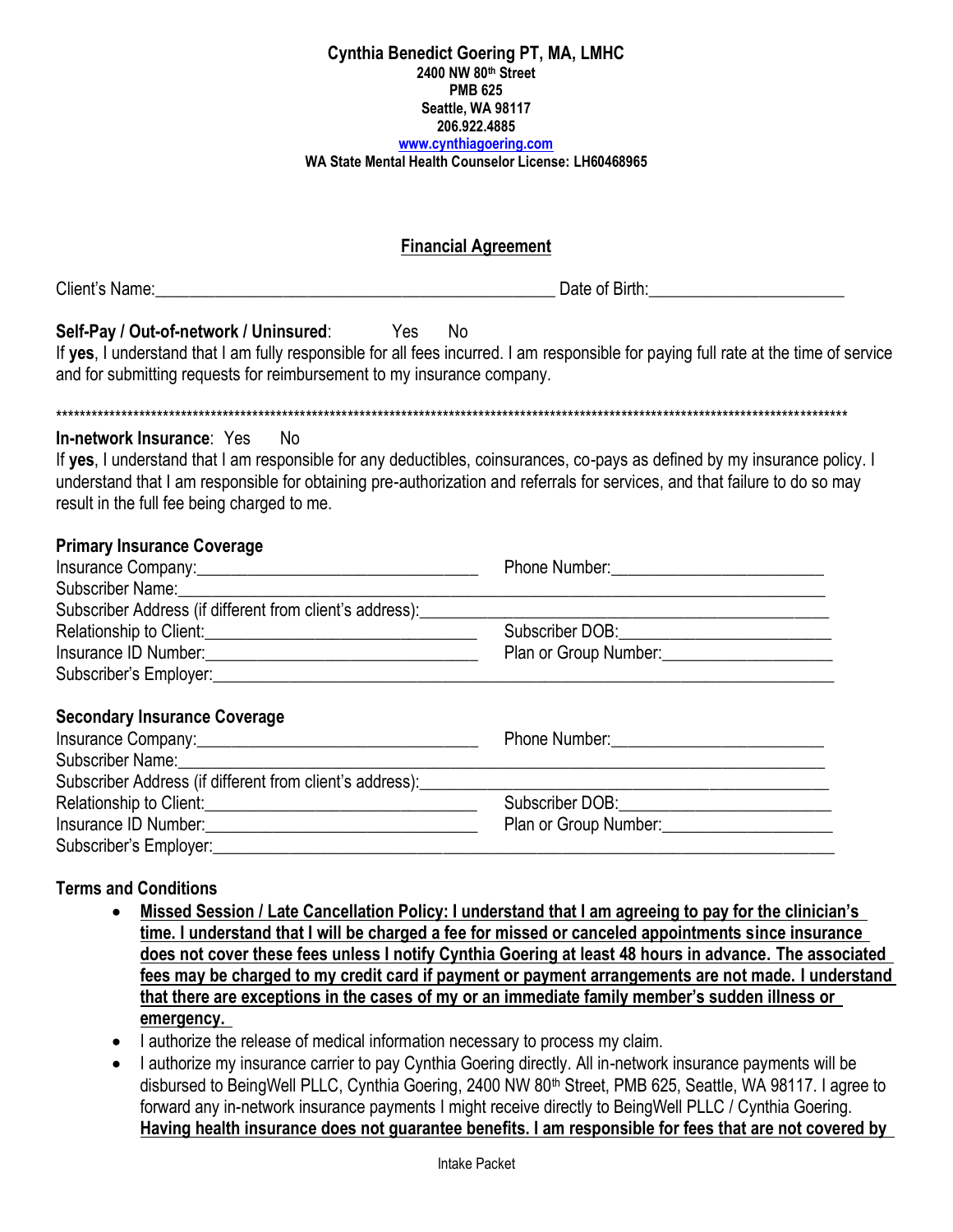### insurance.

- Unscheduled telephone conversations requested by a client may result in a fee being charged according to my rate schedule. Generally, phone calls up to 15 minutes are free of charge. Phone calls greater than 15 minutes in duration will be subject to a fee in 15-minute increments. Health insurance may not cover sessions carried out by phone, thus payment arrangements may need to be made.
- It is my responsibility to inform my therapist of any changes in my financial or insurance status.
- I understand that my portion of the fee is due at the time of service unless arrangements have been made with  $\bullet$ the therapist. I agree to pay all fees for which I am responsible promptly, and I understand that failure to do so may result in termination of services.
- I understand that the duration of therapy will be determined by me, therefore the estimate of the overall cost of this episode of therapy is dependent upon this determination.

- A fee will be charged for returned checks, insufficient funds, or any other problems with payments.
- Unpaid fees are subject to collection.

Below are the rates for therapy services:

| Assessment and Re-assessment Session                | \$200 |  |
|-----------------------------------------------------|-------|--|
| 53-55 minutes                                       |       |  |
| Session                                             | \$150 |  |
| 53-55 minutes<br>$\bigcap$                          |       |  |
| <b>Extended Session</b><br>$\bullet$                | \$290 |  |
| $90+$ minutes                                       |       |  |
| <b>Crisis Therapy Session</b><br>$\bullet$          | \$150 |  |
| 30-60 minutes                                       |       |  |
| <b>Extended Crisis Therapy Session</b><br>$\bullet$ | \$270 |  |
| 90 minutes                                          |       |  |
| Missed Session / Late Cancellation                  | \$150 |  |

I have read and I agree to the above conditions.

| Client's or Responsible Party's Signature | Date |  |  |
|-------------------------------------------|------|--|--|
| Client's or Responsible Party's Signature | Date |  |  |
| Therapist's Signature                     | Date |  |  |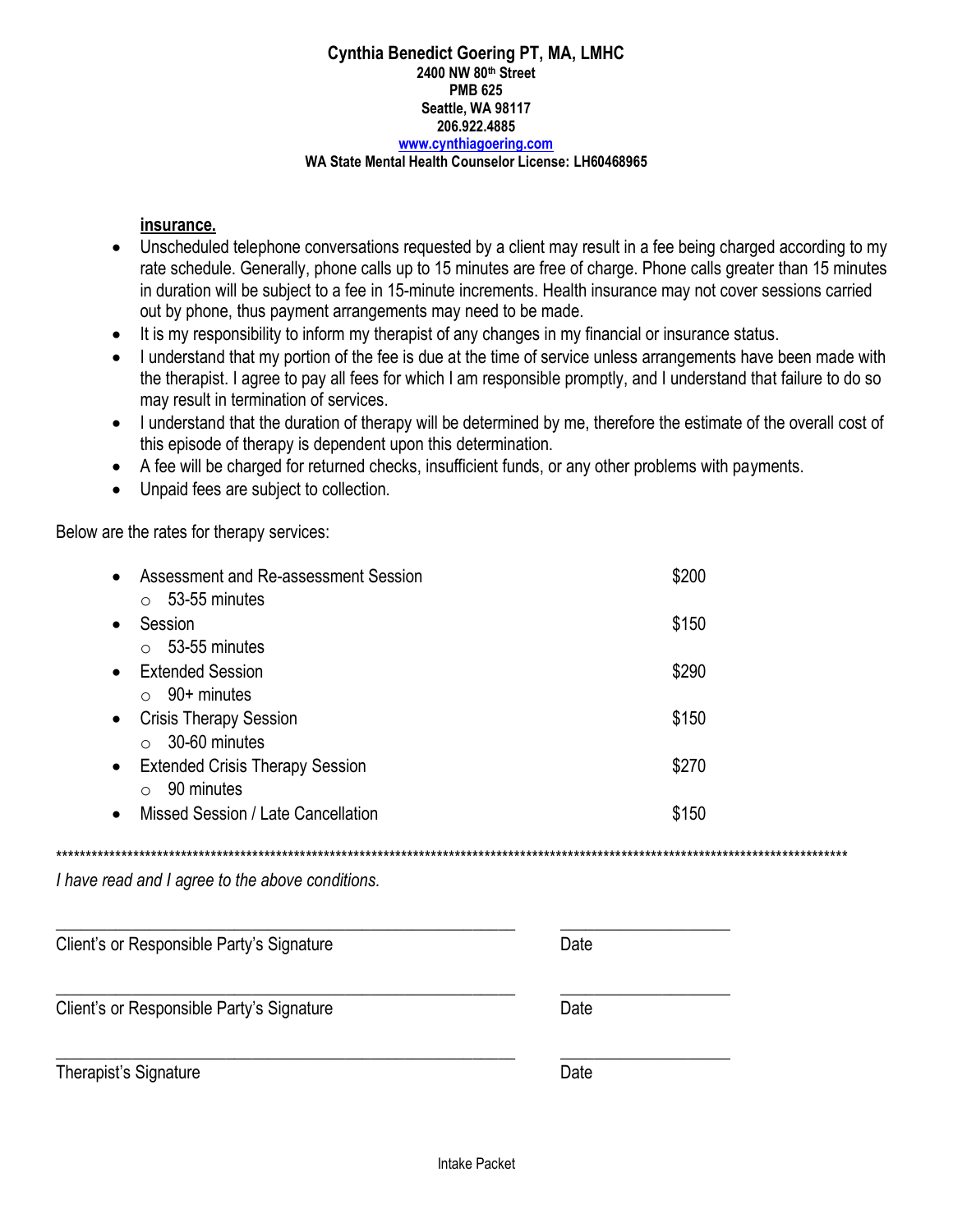# **Emergency Notification**

Please list the names and contact information for 2 individuals whom you would like me to notify, in case of emergency:

| Name                   |      |
|------------------------|------|
| Address                |      |
| Preferred phone number |      |
| Secondary phone number |      |
| Relationship to you    |      |
|                        |      |
| Name                   |      |
| Address                |      |
| Preferred phone number |      |
| Secondary phone number |      |
| Relationship to you    |      |
| Client's Signature     | Date |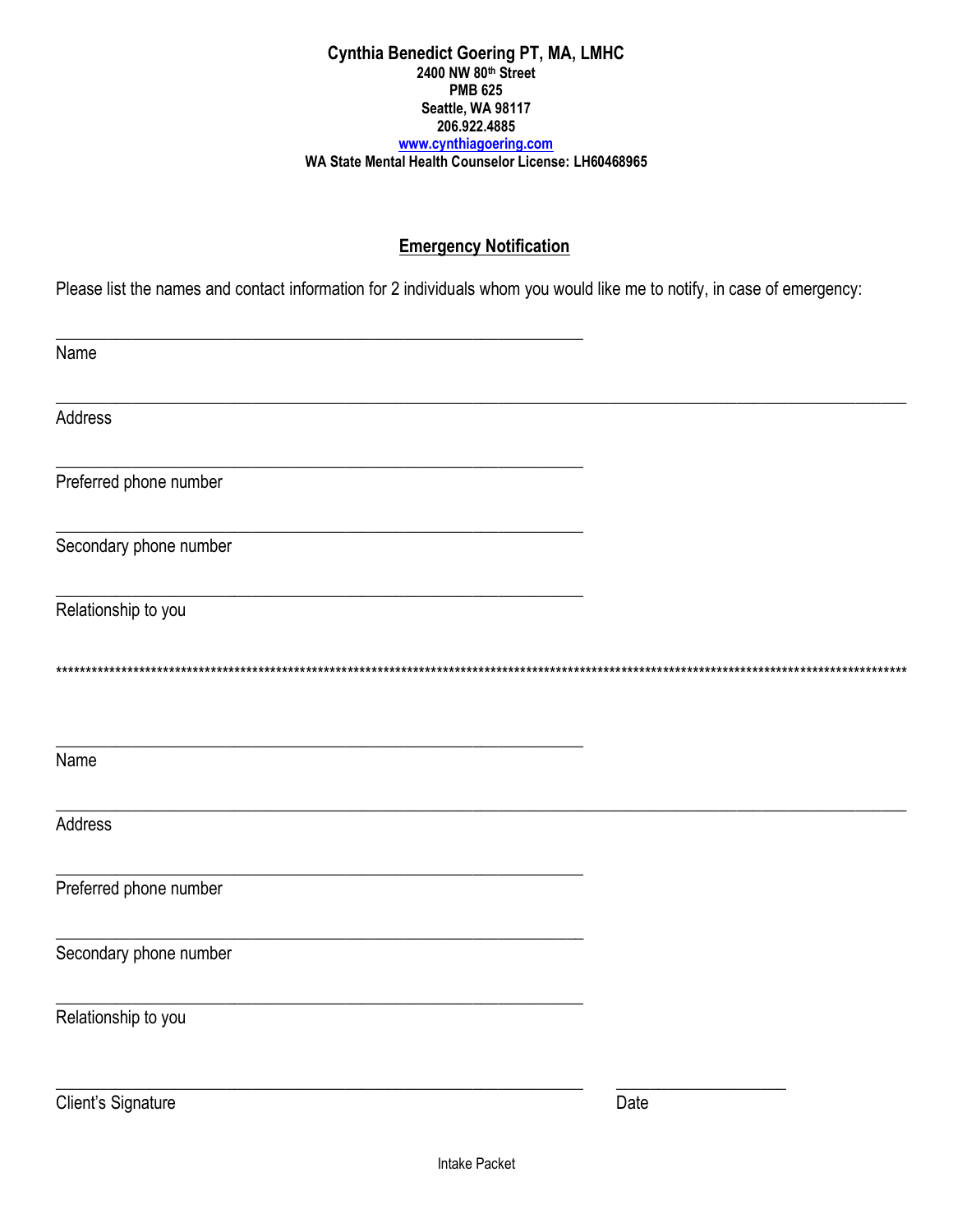# **Internet and Social Media Policy**

**This document outlines my policies related to the use of the internet and social media. Please read it in order to understand how I conduct myself on the internet as a mental health professional and how you can expect me to respond to various interactions that may occur between us on the internet. If you have any questions about anything within this document, I encourage you to ask me when we meet. As new technology develops and the internet changes, there may be times when I need to update this policy. If I do so, I will notify you verbally during a session.** 

# **Friending**

I do not accept friend or contact requests from current or former clients on any social networking site (Facebook, LinkedIn, etc.). I believe that adding clients as friends or contacts on these sites can compromise your confidentiality and our respective privacy. It may also blur the boundaries of our therapeutic relationship. As of May 2017, my business Facebook page has been deleted after concluding that the potential risks of maintaining such a page outweigh any potential gains. My reasoning is that I believe casual viewing of clients' online content outside of the therapy hour can create confusion in regard to whether it's being done as a part of your treatment or to satisfy my personal curiosity. In addition, viewing your online activities without your consent and without our explicit arrangement regarding a specific purpose could potentially have a negative influence on our working relationship. If there are things from your online life that you wish to share with me, please bring them into our sessions where we can view and explore them together during the therapy hour.

# **Interacting**

Please do not use messaging on social networking sites such as Facebook or LinkedIn to contact me. These sites are not secure, and I may not read these messages in a timely fashion. Do not use wall postings, @replies, or other means of engaging with me online if we have an already established client / therapist relationship. Engaging with me this way could compromise your confidentiality. It may also create the possibility that these exchanges become a part of your legal medical record and will need to be documented and archived in your medical chart.

# **Use of Search Engines**

It is NOT a regular part of my practice to search for clients on Google or Facebook or other search engines. Extremely rare exceptions may be made during times of crisis. If I have a reason to suspect that you are in danger and you have not been in touch with me via our usual means (attending appointments, phone, text or email) there might be an instance in which using a search engine (to find you, to find someone close to you, or to check on your recent status updates) becomes necessary as part of ensuring your welfare. These are unusual situations, and if I ever resort to such means, I will fully document it and discuss it with you when we meet next.

## **Business Review Sites**

You may find my psychology practice on sites such as Yelp, Healthgrades, Yahoo Local, Bing, or other places which list businesses. Some of these sites include forums in which users rate their providers and add reviews. Many of these sites comb search engines for business listings and automatically add listings regardless of whether the business has added itself to the site. If you should find my listing on any of these sites, please know that my listing is NOT a request for a testimonial, rating, or endorsement from you as my client.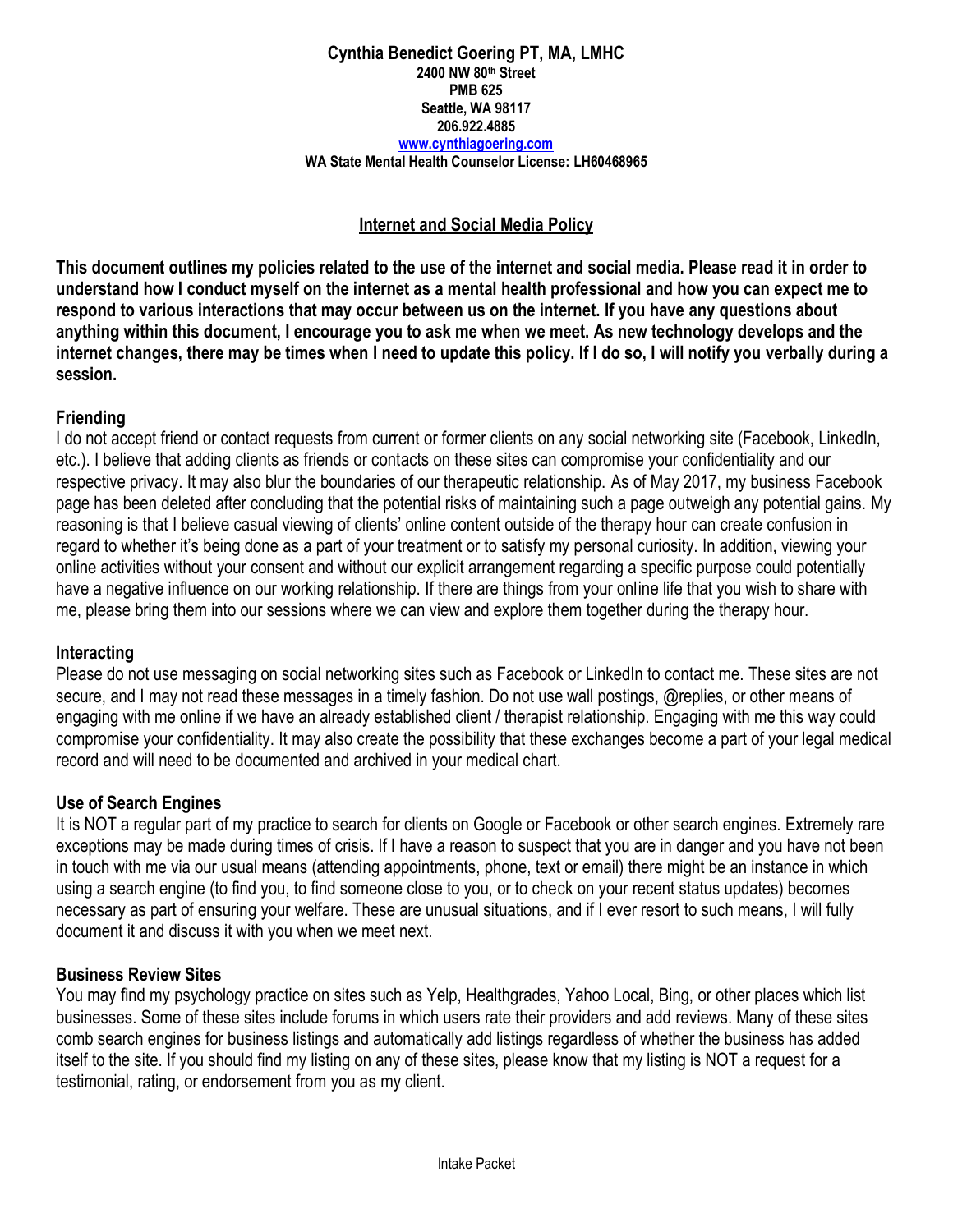The American Psychological Association's Ethics Code states under Principle 5.05 that it is unethical for psychologists to solicit testimonials: "Psychologists do not solicit testimonials from current therapy clients / patients or other persons who because of their particular circumstances are vulnerable to undue influence."

Of course, you have a right to express yourself on any site you wish. But due to confidentiality, I cannot respond to any review on any of these sites whether it is positive or negative. I urge you to take your own privacy as seriously as I take my commitment of confidentiality to you. Please be aware that if you are using these sites to communicate indirectly with me about your feelings about our work, there is a good possibility that I may never see it. If we are working together, I hope that you will bring your feelings and reactions to our work directly into the therapy process. This can be an important part of therapy, even if you decide we are not a good fit. None of this is meant to keep you from sharing that you are in therapy with me wherever and with whomever you like. Confidentiality means that I cannot tell people that you are my client, and my Ethics Code prohibits me from requesting testimonials. But you are more than welcome to tell anyone you wish that I am your therapist or how you feel about the treatment I provided to you, in any forum of your choosing.

If you do choose to write something on a business review site, I hope you will keep in mind that you may be sharing personally revealing information in a public forum. I urge you to create a pseudonym that is not linked to your regular email address or friend networks for your own privacy and protection.

# **Location-Based Services**

If you use location-based services on your mobile phone, you may wish to be aware of the privacy issues related to using these services. I do not place my practice as a check-in location on various sites such as Foursquare, Gowalla, Loopt, etc. However, if you have GPS tracking enabled on your device, it is possible that others may surmise that you are a therapy client due to regular visits at my office. Please be aware of this risk if you are intentionally "checking in," from my office or if you have a passive LBS app enabled on your phone.

# **Conclusion**

Thank you for taking the time to review my Internet and Social Media Policy. If you have questions or concerns about any of these policies and procedures or regarding our potential interactions on the internet, please bring them to my attention so that we may discuss them.

\*\*\*\*\*\*\*\*\*\*\*\*\*\*\*\*\*\*\*\*\*\*\*\*\*\*\*\*\*\*\*\*\*\*\*\*\*\*\*\*\*\*\*\*\*\*\*\*\*\*\*\*\*\*\*\*\*\*\*\*\*\*\*\*\*\*\*\*\*\*\*\*\*\*\*\*\*\*\*\*\*\*\*\*\*\*\*\*\*\*\*\*\*\*\*\*\*\*\*\*\*\*\*\*\*\*\*\*\*\*\*\*\*\*\*\*\*\*\*\*\*\*\*\*\*\*\*\*\*\*\*\*\*\*\*\*\*\*\*\*\*

*I have read and understand the information presented in this document. I understand that I may have a copy of this document upon request.*

\_\_\_\_\_\_\_\_\_\_\_\_\_\_\_\_\_\_\_\_\_\_\_\_\_\_\_\_\_\_\_\_\_\_\_\_\_\_\_\_\_\_\_\_\_\_\_\_\_\_\_\_\_\_\_\_\_\_\_\_\_\_ \_\_\_\_\_\_\_\_\_\_\_\_\_\_\_\_\_\_\_\_

Client's Signature Date Date Client's Signature Date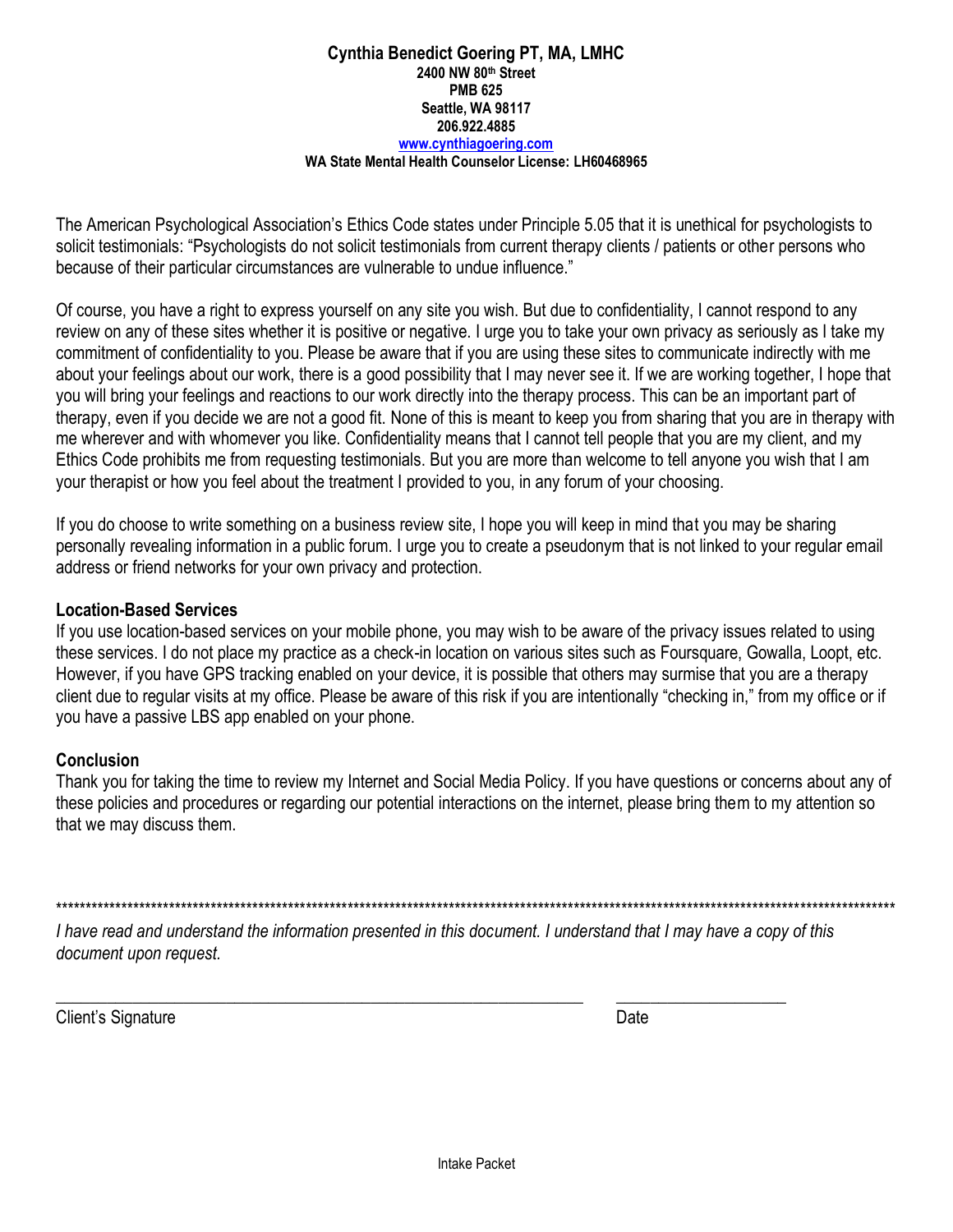### **Intake Form**

|  | If I am unable to contact you via Spruce*, which modalities would you prefer I use to contact you: (please circle all that apply)                                                                                                                                                                                                                 |  |  |                |  |
|--|---------------------------------------------------------------------------------------------------------------------------------------------------------------------------------------------------------------------------------------------------------------------------------------------------------------------------------------------------|--|--|----------------|--|
|  | primary phone secondary phone email text                                                                                                                                                                                                                                                                                                          |  |  | postal service |  |
|  | (*Spruce is the secure, HIPAA-compliant online platform that I use for all client communications and telehealth sessions.<br>I use the least information possible in all communications in an effort to protect your Personal Health Information (PHI),<br>however please know that there are risks of communicating using any of these methods.) |  |  |                |  |
|  |                                                                                                                                                                                                                                                                                                                                                   |  |  |                |  |
|  |                                                                                                                                                                                                                                                                                                                                                   |  |  |                |  |
|  |                                                                                                                                                                                                                                                                                                                                                   |  |  |                |  |
|  | Briefly tell me about the concerns that have brought you to counseling.                                                                                                                                                                                                                                                                           |  |  |                |  |

How would you like your life to be different as a result of counseling?

Please list any physical or mental health conditions for which you have received or are currently receiving treatment.

Are you currently under medical care? Yes / No Name and Phone Number of Primary Care Physician:

Please list all prescribed and over-the-counter medications including naturopathic and homeopathic remedies? Please list any psychiatric / mental health medications you are taking or have taken.